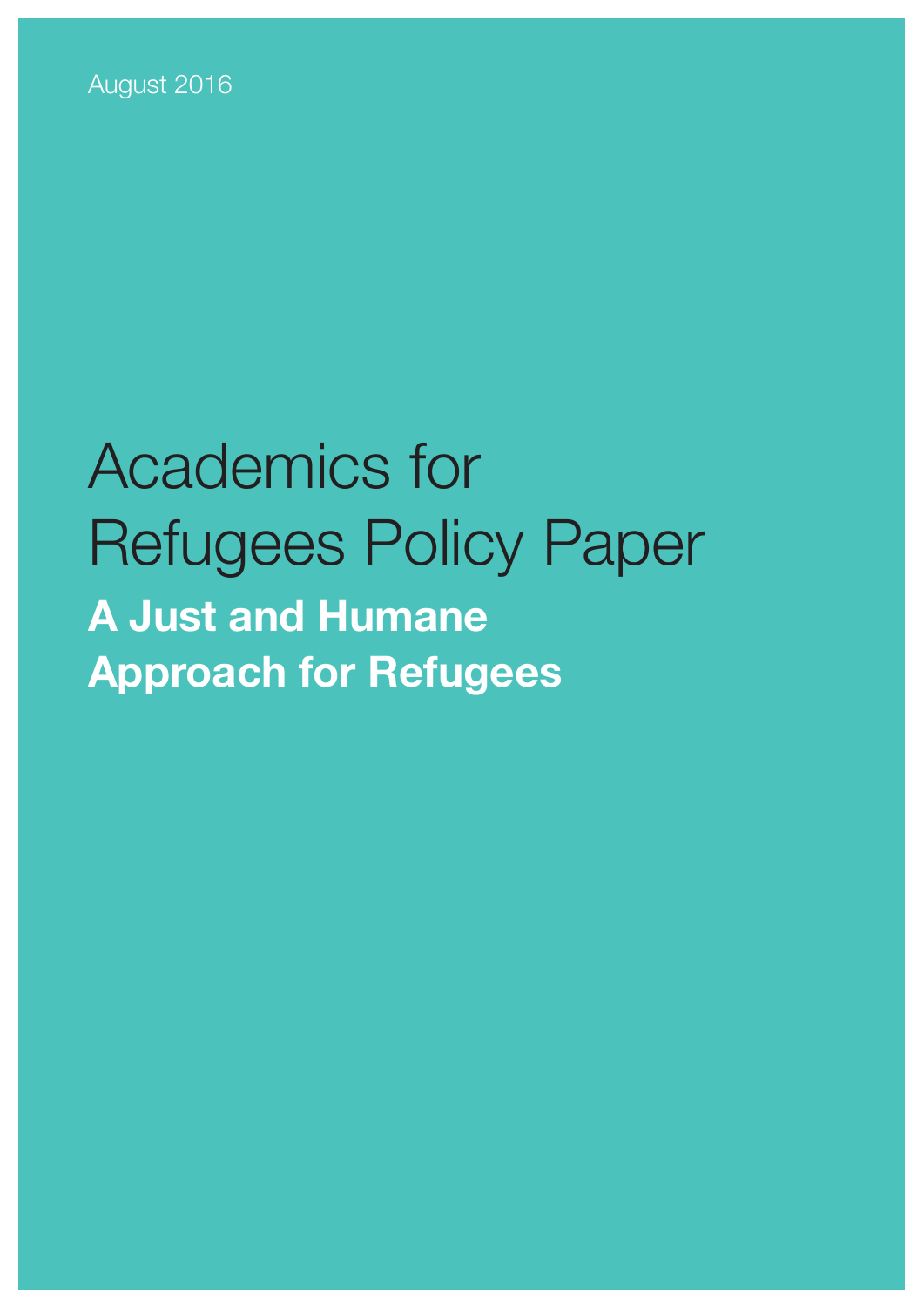### **Executive Summary**

Australia must end its harmful policies of offshore processing, boat turnbacks and the mandatory detention of people seeking asylum. These policies have failed and cannot be maintained. A framework of deterrence has not and does not 'save lives'. It has not addressed the underlying reasons why people embark on dangerous journeys in search of refuge, nor has it contributed to improving the global humanitarian situation. Rather, it has created serious and increasingly intractable new problems, by attempting to shift responsibilities elsewhere, and created prolonged suffering for individuals seeking asylum.

This Policy Paper sets out practical and sound measures to be considered by the Australian government in order to adopt a just and humane approach towards people seeking asylum in Australia. Such an approach recognises that it is lawful to seek asylum and that people should not be penalised for how they arrive in Australia. It should adopt the following four measures:

- close immigration detention centres and end mandatory detention;
- initiate comprehensive law reform to ensure Australia upholds its international obligations;
- promote a decent livelihood and thriving communities for people seeking asylum or who have been granted Australia's protection; and
- foster positive empathetic narratives about people seeking asylum.

Australia should work with other countries in the Asia Pacific region to create a new regional approach based on equity, capacity, responsibility and solidarity. Australia should contribute towards making the international system more sustainable, equitable and humane.

Australia should convene a National Policy Summit in 2017. The Summit should bring together asylum seekers and refugees, migrant and refugee advocates, policy experts, community representatives and politicians from all parties. The Summit should aim to:

- generate constructive policy options and pathways for people seeking asylum and refugees that recognise the need for people to seek a life of safety;
- recognise and facilitate the positive contributions of refugees to Australia's communities;
- recognise Australia's responsibility to provide material support for asylum seekers and refugees;
- respect Australia's international obligations;
- reflect a respectful relationship between Australia and its regional neighbours; and
- recognise Australia's potential for leadership on this issue.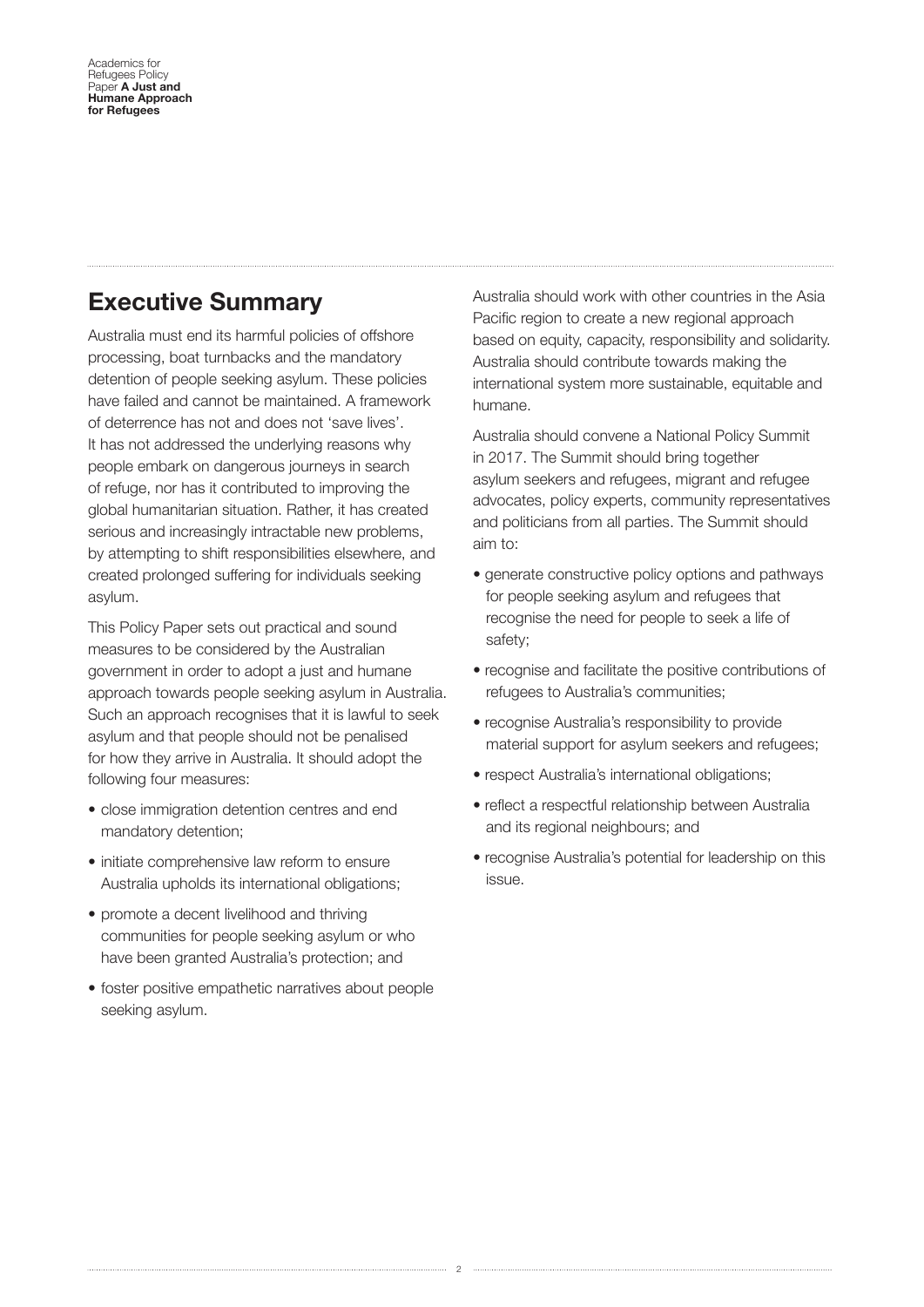### **1. Introduction**

This Policy Paper sets out key measures that Australia can take to adopt a **just and humane approach** towards people seeking asylum. It focuses on Australian, regional and international measures, drawing on robust evidence-based research.

### **2. Australia's Current Policies are Harmful**

There is now conclusive evidence to demonstrate that Australia's policies of offshore processing and the mandatory detention of people seeking asylum are harmful and have had serious consequences.

**The policy of mandatorily detaining people seeking asylum is cruel towards those seeking asylum.** Studies have long shown that prolonged periods in immigration detention have severe impacts on the psychological well-being, inter-personal relationships and quality of life of individuals.<sup>1</sup> They can cause ongoing developmental harm for children and adults.<sup>2</sup> Such policies make it more difficult for individuals to rebuild their lives once granted protection. The average time spent in onshore immigration detention was a staggering 459 days in May 2016.3

#### **Processing people seeking asylum in ofshore camps has exacerbated these harmful efects.**

The UN has described these arrangements as deeply damaging and untenable. The large majority of people who come to Australia by boat to seek asylum actually meet the legal definition of a refugee set out in the UN Refugee Convention. This means that Australia detains people who have experienced, or have a reasonable fear of, persecution in their country. Many have experienced torture or trauma.

As of May 2016, there were 1570 people in immigration detention in Australia and another 1,313 people being held in Australian-funded camps on Nauru and PNG. A further 341 adults and 317 children are in community detention on the Australian mainland. There are also 28,328 people living in the community on a Bridging Visa E.4

Australia's current offshore processing arrangements are in breach of international standards, including the prohibition against torture and **cruel, inhuman or**  degrading treatment.<sup>5</sup> Such offshore processing is driving people to take desperate measures: between September 2012 and April 2015, there were at least 253 incidents of self-harm in the Nauru camp alone.<sup>6</sup> These distressing events are often witnessed by other people, including children, who are particularly vulnerable in traumatising environments. There have also been disturbing instances of sexual assault of women in Nauru and physical abuse of people seeking asylum. Cases of women who are pregnant as a result of sexual assault highlight the lack of safety and protection for women and girls.<sup>7</sup> There are also signifcant concerns about the provision of health and mental health care in offshore camps. People have died as a result of delays in treatment and inadequate local medical facilities.

Additionally, Australia has routinely denied people seeking asylum who are on bridging visas the **right to work** to sustain themselves and to adequate **healthcare** — producing enforced poverty and dependency. This has resulted in people seeking asylum having limited and unequal access to their basic social and economic rights. It also makes it harder for people to re-establish their lives in the Australian community.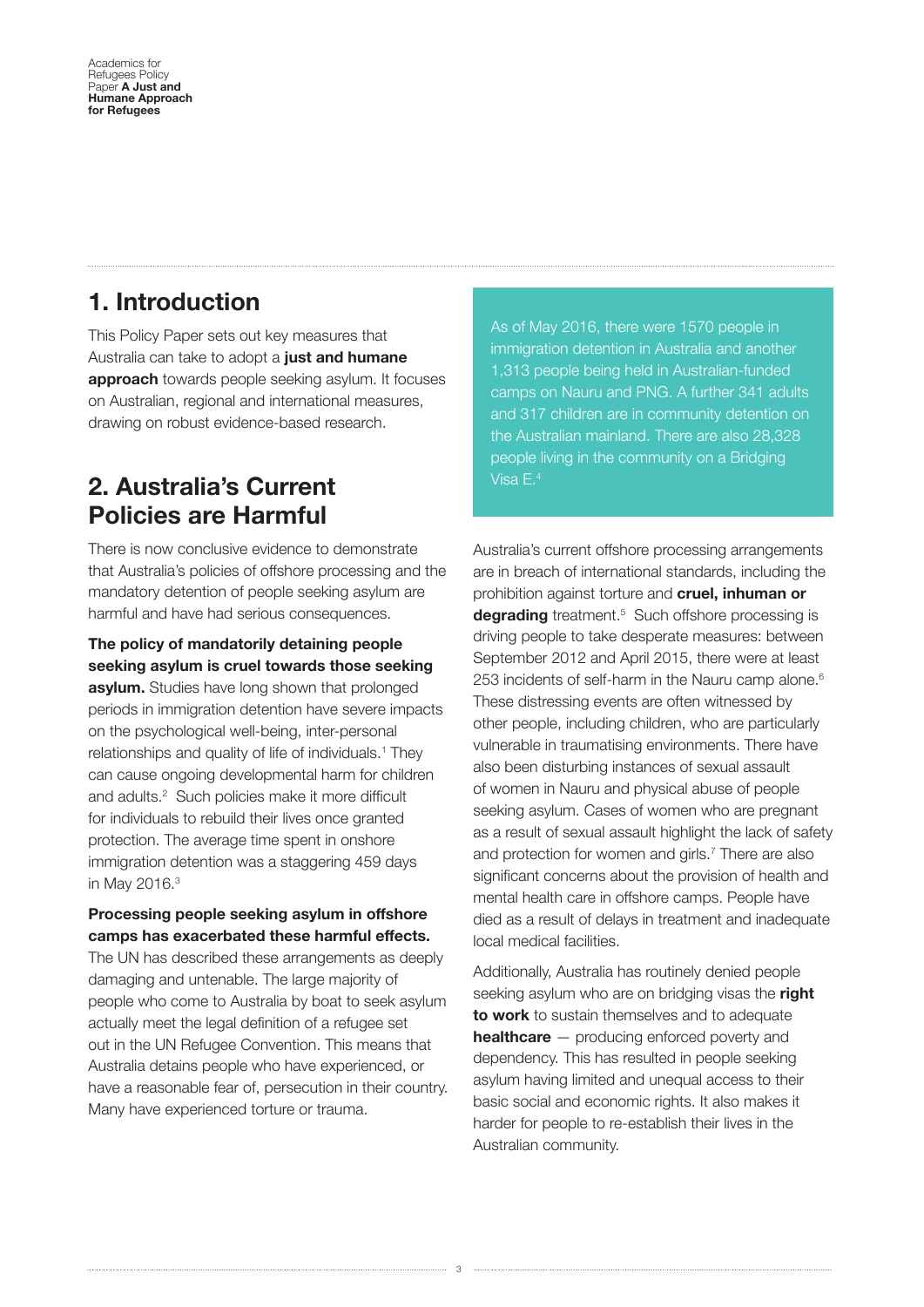*'We have been here for 3 years. We have survived the conditions in detention. … Being detained on Manus for so long is psychological torture. If there were safer ways for us to seek safety, we would have done it. We need freedom to live like other normal human beings. We need certainty for our future. We kindly ask to be resettled in Australia so we can work hard and contribute to the society, and fnally live in peace. We have nowhere else to go and we cannot return to Sri Lanka.'*

**Statement of Sri Lankan Tamil refugees detained on Manus Island, released via an advocate with permission.** 

**Australia's current regime is costly.** Currently, the Australian government spends over \$3.3 billion per year on immigration detention, including \$1.2 billion to fund the offshore processing camps in Nauru and Papua New Guinea in 2015.<sup>8</sup> Estimates show that it is **10 times more costly** to hold a person in immigration detention than to allow them to live in the community while their claims are being processed.9

#### **Australia's current regime has legal**

**consequences.** Australia risks breaching its legal duty of care towards people in immigration detention and detaining people in contravention of domestic and international law. Further legal complaints and claims for compensation can be expected, costing billions of dollars,<sup>10</sup> especially following the decision of the PNG Supreme Court that ruled the Manus Island detention centre to be illegal.

### **3. The Need for a New Approach**

Australia has a duty to provide people seeking asylum with the right to have their claims assessed in a fair and efficient manner and with access to pathways to permanent protection. It should adopt policies that facilitate, not impede, access to safety and offer genuine opportunities to people to rebuild sustainable decent lives for themselves and their families.

The binary choice between either adopting policies that result in people 'drowning at sea' or adopting policies of offshore processing that 'stop the boats' and 'save lives' is a false one.

Australia's current policies do not 'save lives' and merely put people in danger elsewhere. These policies fail to address the global humanitarian situation in which people lack access to safe pathways to protection or durable solutions. This means that people may still be compelled to undertake dangerous journeys in search of safety or remain in places of persecution, transit, insecurity or conflict. 

Australia's policies have not stopped people from attempting to travel to Australia by boat to seek asylum. The policy of 'boat turnbacks' has the effect of returning people to places where they may face great harm.

Sound policy alternatives move beyond this false binary choice. These policy alternatives take humanitarian and political considerations seriously. People in search of refuge need better and safer options so that they do not need to risk their lives and embark on dangerous journeys. Australia can adopt regional and global measures, set out below, that provide protection to people seeking asylum and prevent them from having to risk their lives at sea.

4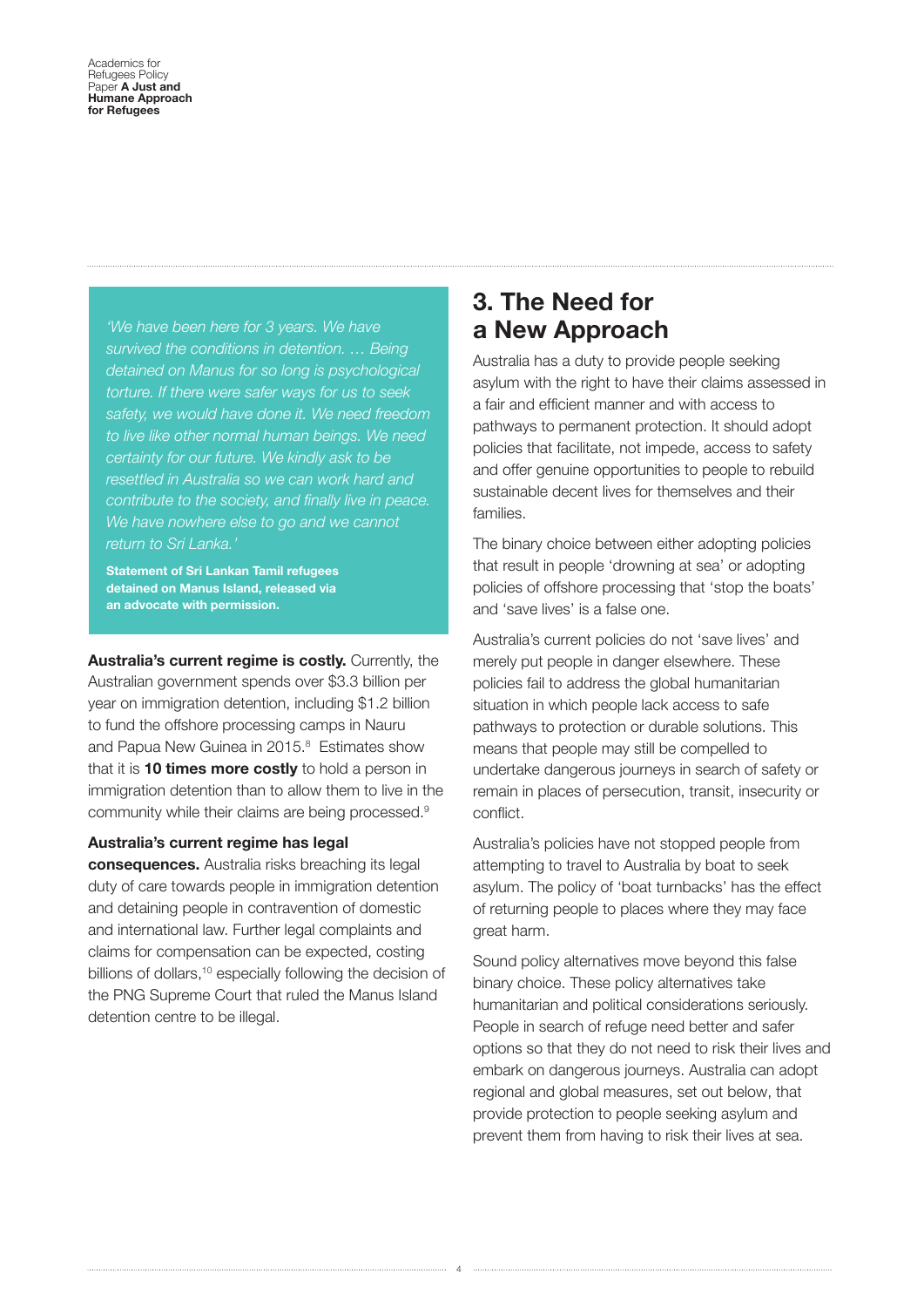### **4. Australian Measures**

#### i. Close Detention Centres and End Mandatory Detention

As an initial measure, Australia must close its offshore processing centres on Nauru and Manus Island.

Australia should move to replace its harmful policy of onshore mandatory detention of people seeking asylum with alternatives to detention. Such alternatives should include a range of accommodation options (including community housing and open facilities) for asylum seekers while their applications for protection are assessed. Such arrangements allow people seeking asylum to access services and build support networks. Alternatives to detention, when implemented well, are much less damaging to the people who are seeking asylum and allow them **to re-establish their lives** with support and dignity. They are also **demonstrably cheaper** than prisonlike detention facilities.

#### ii. Initiate Law Reform

In laying the groundwork for a just and humane approach to people seeking asylum in Australia, several aspects of existing law and policy should be immediately repealed or reformed. In the initial stages of implementation, these reforms will take time and resources to enact sound policy and legislation. In the long-term, these reforms will create a more economical, efficient and just foundation for the reception and processing of people seeking asylum in Australia.

Each of the proposed reforms leads toward the broader policy goal of removing policies that discriminate between people seeking asylum on the basis of the way they arrive and their legal status when they arrive in Australia. These reforms seek to ensure that asylum seekers are not punished on the basis of their mode of arrival, in breach of Article 31 of the UN Refugee Convention.

*"Dear bird send my message. Send an image of my eyes - to Abbott where tears are rolling like a river, send my heart full of sorrow, send my mind full of thoughts, send him images of why I came. "*  **Letter written by 17 year old asylum seeker** <sup>11</sup>

We recommend the following urgent legislative reforms:

- 1. Repeal all legislation giving effect to the excision of Australian territory from Australia's migration zone.
- 2. Repeal the legislative category of 'unauthorised maritime arrival' and permit persons arriving by sea as unlawful non-citizens to be processed under the existing protection visa regime established for lawful non-citizens.
- 3. Repeal the Temporary Protection Visa (TPV) (Class XD) and the Safe Haven Enterprise Visas (SHEV) so that people seeking asylum who are found to be in need of protection are provided with permanent visas, a pathway to citizenship and the right to family reunion.
- 4. Cease the practices of 'boat turnbacks' and of 'enhanced screening' of asylum seekers at sea to ensure full compliance with Australia's duty of nonrefoulement under the UN Refugee Convention.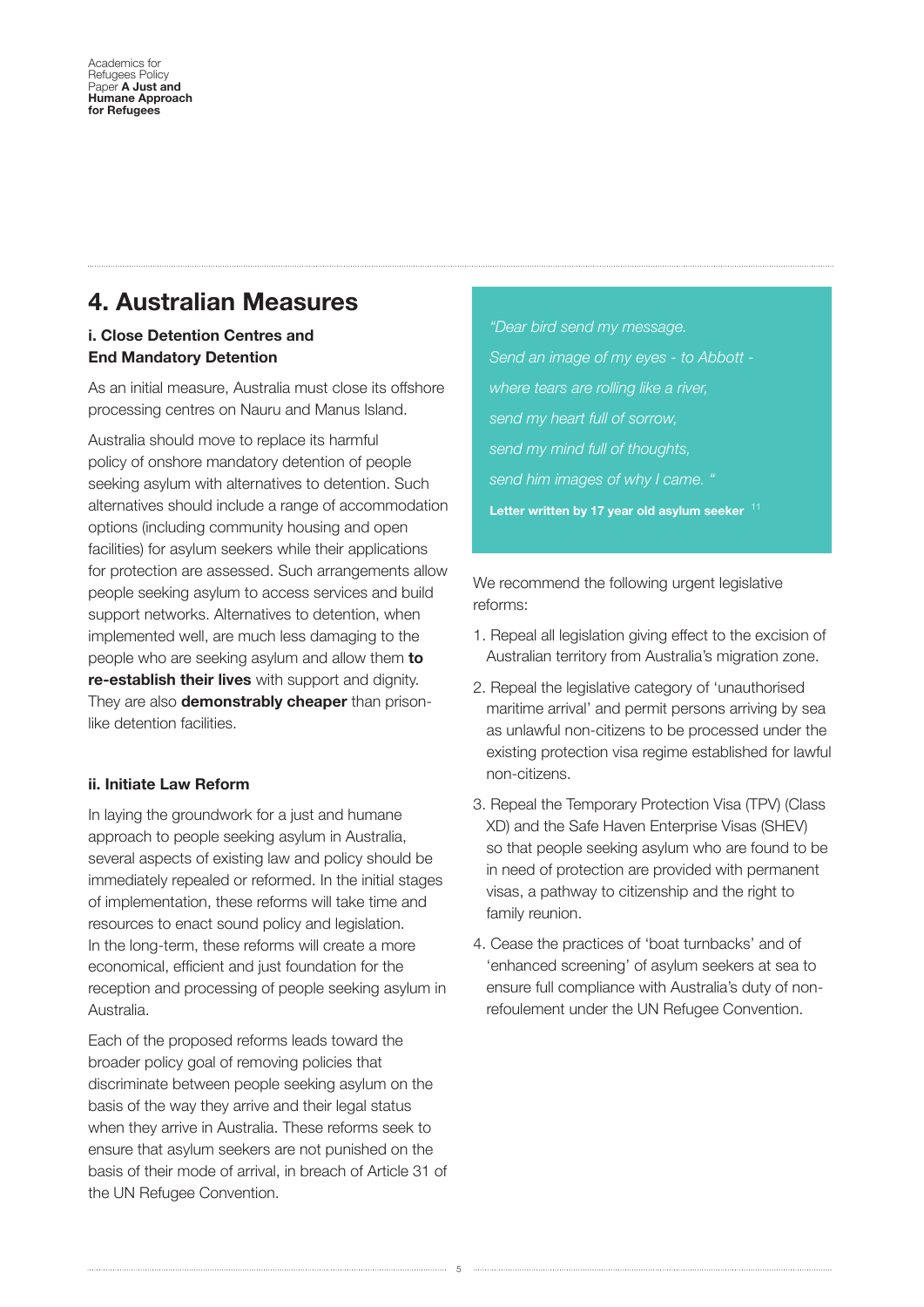#### iii. Promote Decent Livelihoods and Thriving **Communities**

People seeking asylum must have the right to a decent livelihood. Australia should allow them to live in the Australian community and to have the right to seek work, to education and to proper healthcare. This would ensure that the psychological needs of people seeking asylum, in particular children, are met and that people are able to thrive.

A large body of research has demonstrated that denying asylum seekers the right to a secure migration status, work, health, welfare and education has serious and deleterious long-term effects on their mental and physical health.12 Detaining children, in particular, and denying them full access to education can irreparably affect their mental and physical health and their capacity to adjust and resettle in Australia.13

Under current Australian policy, some people seeking asylum are not permitted full rights to work; to welfare; to healthcare or to education. At present, the Department of Immigration and Border Protection has too much power and discretion over who is given these rights and who is not.

It is recommended that fundamental **social and economic rights** be provided to all people seeking asylum and refugees on a non-discriminatory basis to ensure their dignity and health. We call for a policy where refugees and asylum seekers are provided with full rights to work, to education, to healthcare and to social welfare.

#### iv. Foster Positive and Empathetic Narratives about People Seeking Asylum

Studies have shown that public narratives infuence community perceptions and reactions to people seeking asylum.<sup>14</sup> As long as the narrative around asylum seeking remains fear-based and negative, then there appears an apparent justification for unnecessarily tough policies that continue to infict violence and cause harm to people seeking asylum and safety.

Fresh narratives are needed that emphasise the following principles:

- **It is lawful to seek asylum.** The right to seek asylum is a fundamental human right and states have an obligation to facilitate refugees with access to protection and safety. Under international law, people seeking asylum should not be penalised for how they arrive in a country.
- Australia has been **positively transformed** and enriched through the contributions of people from refugee backgrounds: economically, culturally and socially. Encouraging migration and cultural diversity should be seen as an opportunity for celebrating our shared existence and diverse heritages.
- Seeking asylum should be framed as an issue of **human rights and justice**, and not a security issue. There is a need to ensure that there is not a confating of people seeking asylum with threats to national security and stability.
- People seeking asylum and refugees should be **guiding discussions about asylum**, and their skills and expertise in determining their own lives and futures must be recognised.
- Mobility is experienced by most people and should be seen as **part of human experience**, not as an aberration or problem.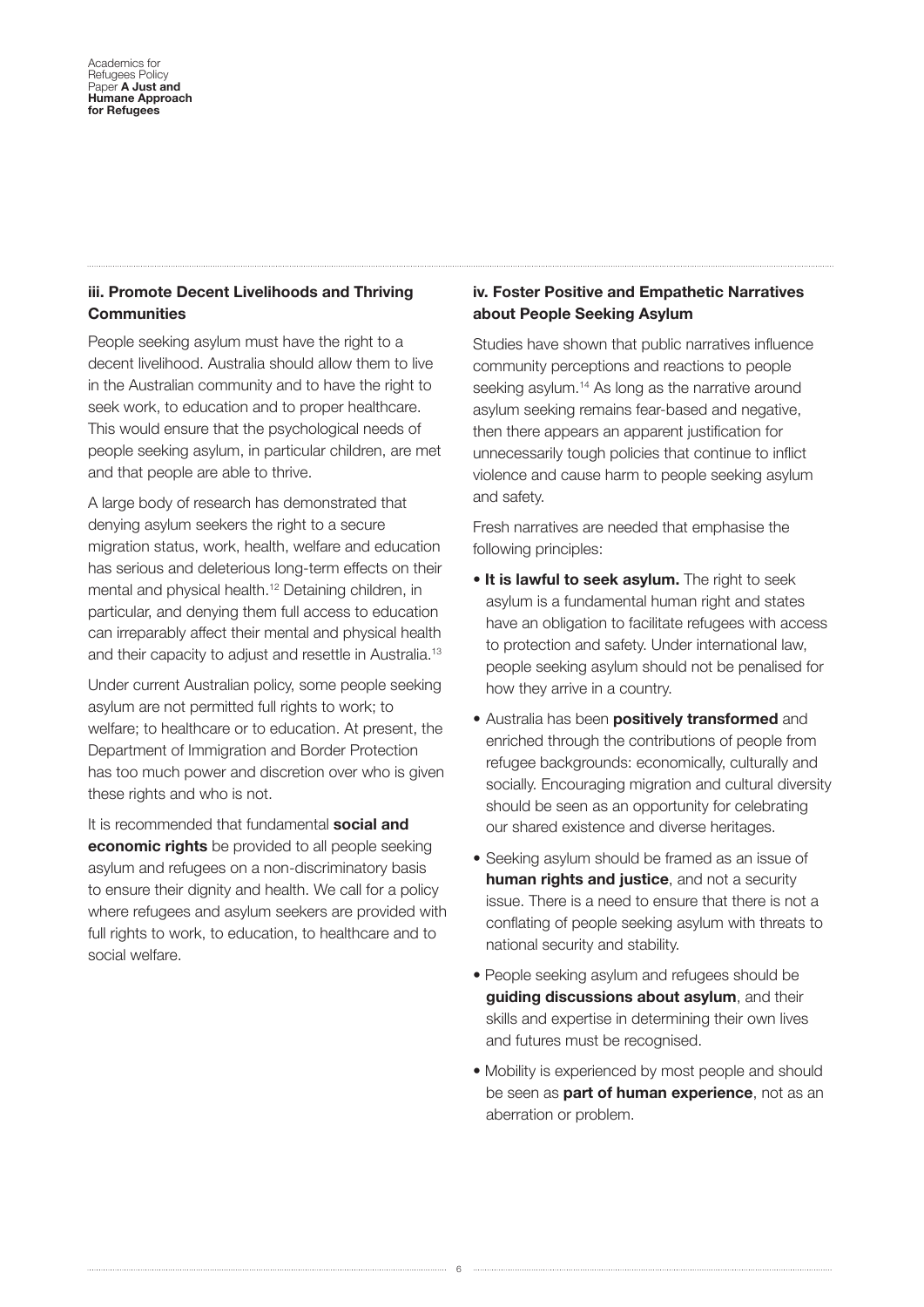### **5. Regional Measures**

The Asia Pacific region hosts 3.5 million refugees, 1.9 million internally displaced people and 1.4 stateless people.15 Many people seeking asylum in Southeast Asia have no rights to work, or access to healthcare and education. This means that refugees are particularly vulnerable and are in acute need of safe pathways to spaces of protection.

Australia should work with states in the Asia Pacifc region to contribute to a new regional approach based on **equity, capacity and responsibility.** At present the Asia Pacific region lacks a comprehensive mechanism for human rights based approaches to people seeking asylum. There is an opportunity for new thinking and humanitarian leadership. Australia has the capacity to assume a substantial responsibility for the protection and resettlement of people seeking asylum in the Asia Pacific region.

**Australia can make a regional difference** in five key ways.

- i. Australia should **reinstate resettlement processes** for refugees from the region. Australia drastically reduced its resettlement intake from the region in recent years, a decision that needs to be reversed. Regional resettlement processes might include:
- Adopting a strategic resettlement scheme, with the aim of building mutual cooperation with regional partners such as Thailand, Indonesia, New Zealand and Malaysia.
- Opening up options for asylum seekers and refugees to apply to migrate to Australia using the regular migration channels including being granted skilled and family visas.
- ii. Australia can work with governments in the region to **improve the conditions for refugees and people seeking asylum** within their states, including granting access to work rights, education and health care. It can establish a principle of a prioritised obligation towards refugees from particularly dangerous countries of origin, including Afghanistan and Myanmar. Australia has a national interest and ethical responsibility to respond to people from these areas.
- iii. Australia can work with other states to promote bilateral and multilateral responses that **enhance protection in the region.** Existing multilateral forums include the Association of Southeast Asian Nations (ASEAN), the Bali Process for People Smuggling, Human Trafficking and Transnational Crime, and the East Asia Summit, for example. Australia has the opportunity to reframe these forums towards a human rights based approach and enhance capacity across the region.
- iv. Australia can promote further **regional consultation of experts**, in particular consultation between migration experts, humanitarian actors and displaced people themselves.
- v. Australia should commit to ensuring that **Australian aid money is not tied** to the processing or detention of people seeking asylum. Australia should use its aid program more effectively to enhance refugee protection in the region, including through increased funding to the UNHCR and other NGOs.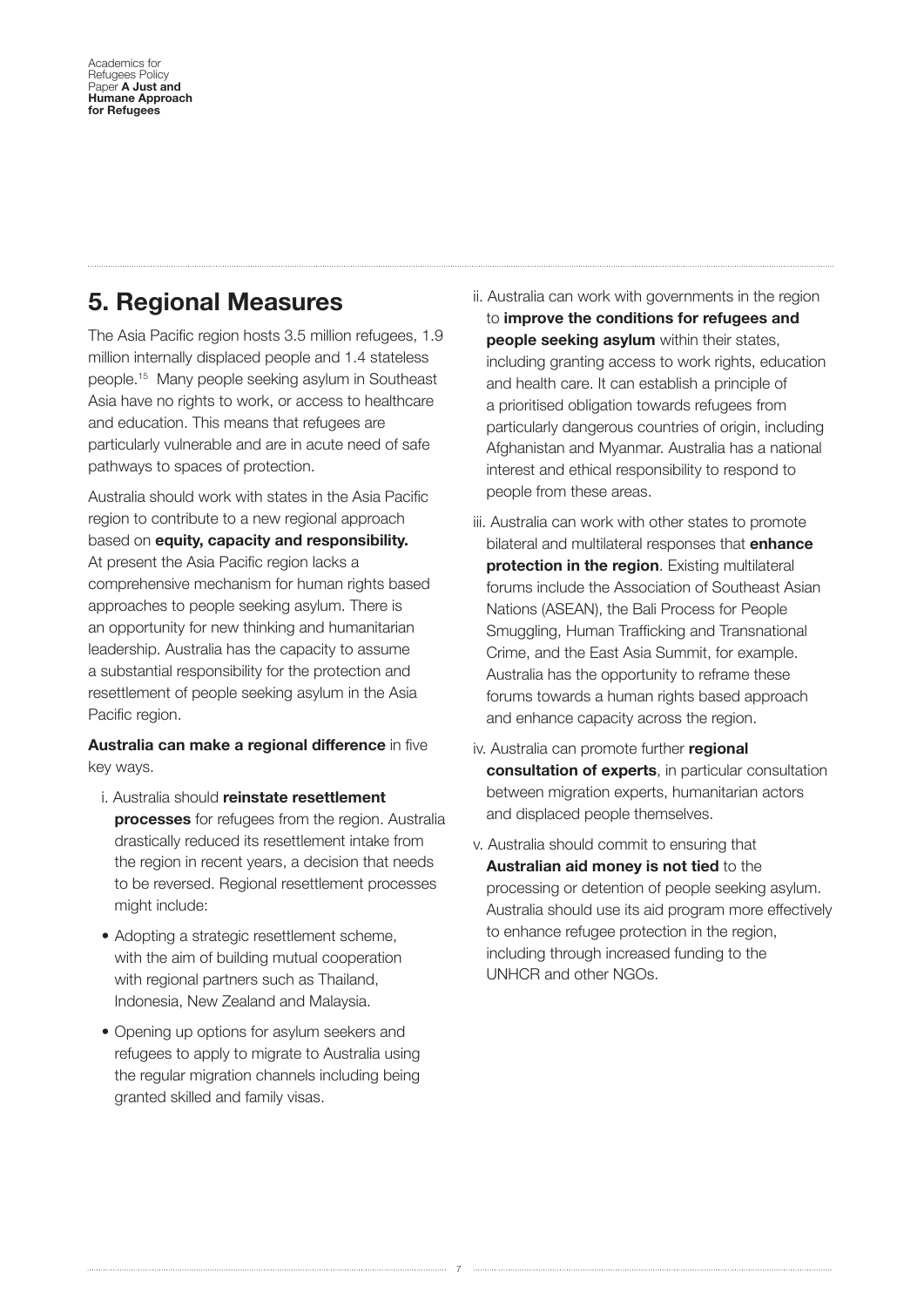### **6. International Measures**

This year, human displacement hit an all-time high with a staggering 65 million people forcibly displaced from their homes.<sup>16</sup> The UNHCR calculates that one in every 122 people is now a refugee, asylum seeker or internally displaced person. This is the defning humanitarian crisis of the 21st century and calls for an **unprecedented response** from the global community.

The current international humanitarian system is struggling to cope and needs to be reinvigorated. States are seeking policy options. Australia should contribute towards making the international system more sustainable, equitable and humane. At present, only a small proportion of the world's refugees have access to effective and durable spaces of international protection.

Australia can take at least **three international measures** in order to promote a new standard of international humanitarianism:

i. **Expand the available safe pathways to refuge by substantially increasing UNHCR Funding and In-Country Assistance and Processing:** Refugees need safe and viable pathways to ensure their safety, livelihoods and well-being. Australia can help to facilitate these pathways by offering greater assistance to UNHCR missions in refugee source countries and nearby host countries. It can provide and call for greater assistance to UN efforts to address the root causes of refugee fows. This includes:

- Assisting with **orderly departure programmes** so that people seeking asylum can do so in or near their home countries.
- Working to **fulfl resettlement needs** identifed by the UNHCR. This means increasing the number of people that are accepted under Australia's Humanitarian Program.
- Establishing a **Global Refugee Fund** to be used for immediate refugee relief measures in times of crisis.
- ii. **Substantially Increase Australia's**

**Humanitarian Program:** Each year around 190,000 people permanently migrate to Australia through its Migration Program. Refugees and their families amount to less than 7.3% of this figure. Australia's annual humanitarian intake in 2015 was only 13,750 people, with a further 12,000 places made available to those displaced by the war in Syria. In times of refugee crises, Australia has acted to implement exceptional measures. For example, in 1949, Australia resettled over 75,000 refugees while only having a population of 7 million people. Also, during the Indochinese crisis, Australia took around 100,000 refugees in the space of a few years. Australia has the capacity to undertake such action again.

iii. **Engage in a Strategic Global Dialogue for a New Humanitarian Compact:** In April 2016, the UN Secretary General released a report calling for a new Global Compact on Responsibility-Sharing for Refugees. This Global Compact would work towards addressing the root causes of human displacement while also promoting the equitable and differential sharing of responsibility among states based on international law and proven good practices. Australia should constructively engage with proposals to develop a consensual and shared approach in a regional and international context.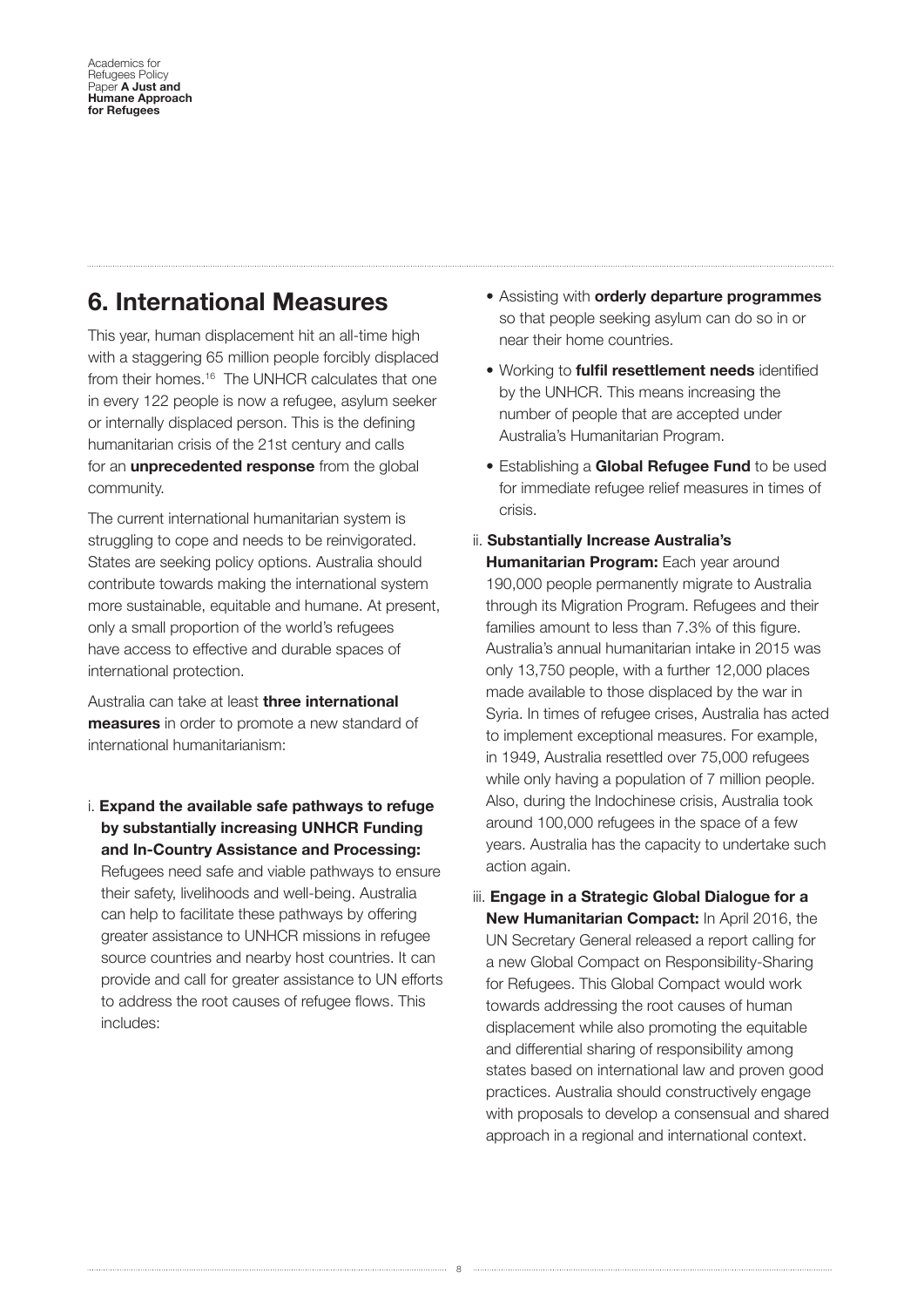### **7. Call for a National Policy Summit**

There is a need for a national conversation about Australia's responses to people seeking asylum. The federal government should organise a Policy Summit to bring together people seeking asylum, refugees and former refugees; refugee advocates; policy experts; community representatives and politicians from all parties. Summit participants should be appointed through broad consultation with the wider community. The Summit would discuss how to advance a just, humane and dignity-centred Australian framework for people seeking asylum. The experiences, knowledge and expertise of people from a refugee background must be of central importance throughout the discussions and should be recognised as key to ensuring a just, humane and sustainable set of policies.

The two-day Summit should aim to identify constructive policy options and solutions for people seeking asylum that:

- Recognise the need for people to seek a life of safety for themselves and their families;
- Recognise the positive contributions of refugees to Australia's communities;
- Respect Australia's international obligations;
- Reflect a working and respectful relationship between Australia and its regional neighbours that ensures resettlement is a shared responsibility; and
- Recognise Australia's potential for leadership on an issue that crosses national boundaries.

It is proposed that this inclusive Policy Summit be held in 2017. The Summit will seek to produce a **Plan of Action with concrete proposalZ for change.** This Policy Paper seeks to present a set of options for consideration at the Summit.

## **About The Policy Paper**

This policy paper was written by several scholars from a variety of academic disciplines across Australian universities.

### **About Academics for Refugees**

*Academics for Refugees* came together in 2013 in response to increasingly harsh policies in Australia towards people seeking asylum. It promotes cooperation among academics to seek human rights for asylum seekers and refugees. Academics for Refugees is not politically affiliated and has a broad base. **https://academicsforrefugees.wordpress. com/** 

The Steering Group of Academics for Refugees consists of:

Prof Linda Briskman, Swinburne University Prof Stephen Castles, University of Sydney Sara Dehm, University of Melbourne Dr Lucy Fiske, University of Technology, Sydney Dr Caroline Fleay, Curtin University Prof Sandra Gifford, Swinburne University Prof Sarah Joseph, Monash University Dr Lisa Hartley, Curtin University Prof Harry Minas, University of Melbourne Dr Antie Missbach, Monash University Prof Philomena Murray, University of Melbourne Dr Amy Nethery, Deakin University Prof Klaus Neumann, Swinburne University Prof Louise Newman, University of Melbourne Prof Sharon Pickering, Monash University Dr Jordy Silverstein, University of Melbourne Dr Anthea Vogl, University of Technology of Sydney